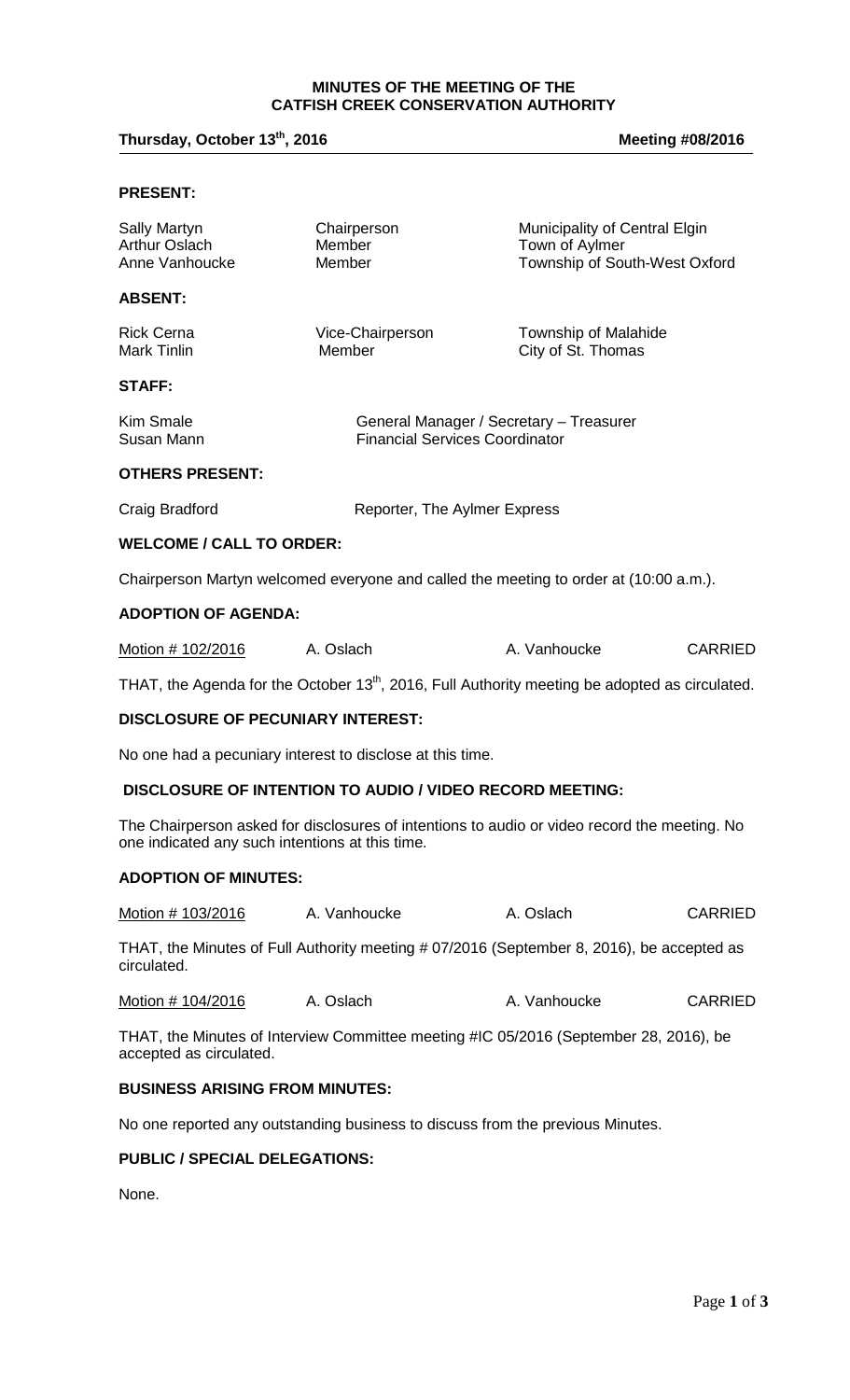#### **REPORTS:**

Report FA 52/2016 – Monthly Staff Reports, was presented, discussed, and resolved.

Motion # 105/2016 A. Vanhoucke A. Oslach CARRIED

THAT, Staff Reports for the month of September, 2016, be noted and filed.

Report FA 53/2016 – September Summary of Revenue and Expenditures, was presented, discussed, and resolved.

Motion # 106/2016 A. Oslach A. Vanhoucke CARRIED

THAT, Report FA 53/2016, be noted and filed.

Report FA 54/2016 – Accounts Payable, was presented, discussed, and resolved.

The Financial Services Coordinator noted that Cheque Numbers 26850-26867 had been added to the bottom of Report FA 54/2016, for payment.

Motion # 107/2016 A. Vanhoucke A. Oslach CARRIED

THAT, Accounts Payable totaling \$41,951.89, be approved for payment as amended in Report FA 54/2016.

Report FA 55/2016 – Approved Section 28 Regulation Application, was presented, discussed, and resolved.

Motion # 108/2016 A. Oslach A. Vanhoucke CARRIED

THAT, the Full Authority receive the staff approved Section 28 Regulation Applications Report FA 55/2016, as information.

Report FA 56/2016 – Conservation Ontario Council Meeting, was presented, discussed, and resolved.

Motion # 109/2016 A. Oslach A. Vanhoucke CARRIED

THAT, Report FA 56/2016, be noted and filed.

Report FA 57/2016 – C.A. Statistical Survey Results, was presented, discussed, and resolved.

Motion #110/2016 A. Oslach A. Vanhoucke CARRIED

THAT, the 2015 Conservation Authority Statistical Survey Summary of Results attached to Report FA 57/2016, be received as information at this time.

Report FA 58/2016 – Big Picture Collaborative, was presented, discussed, and resolved.

Motion # 111/2016 A. Vanhoucke A. Oslach CARRIED

THAT, the Catfish Creek Conservation Authority support Carolinian Canada's Big Picture Tracking Collaborative Project in principle and agree to sign on as a member of the collaborative.

#### **GENERAL MANAGER / SECRETARY-TREASURER'S REPORT:**

a) Carolinian Forest Festival:

The Carolinian Forest Festival was held at the Springwater Conservation Area on October 4-6, 2016. Over 1,500 Grade 6 and 7 students participated in the event. A Public Day was held at the Jaffa Environmental Education Centre on October  $8<sup>th</sup>$ , with over 500 people in attendance.

b) DU Aylmer's 35<sup>th</sup> Anniversary:

The General Manager / Secretary-Treasurer took the opportunity to thank Rob Perry of The Aylmer Express and Tony Difazio of the CCCA for the recent series of articles on Ducks Unlimited Canada and DU Aylmer's 35<sup>th</sup> Anniversary.